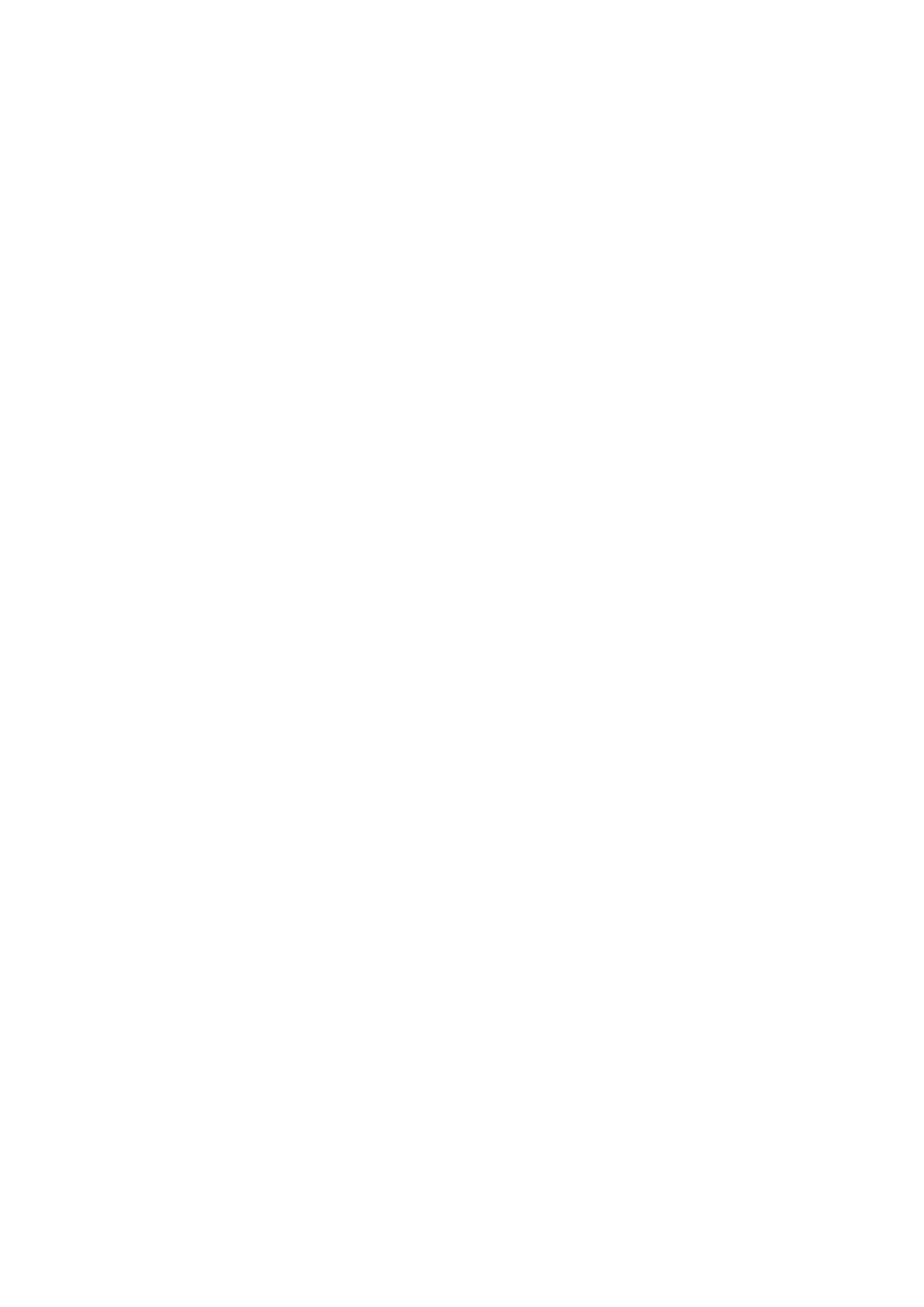# **2.5 Synchronization Pulse**

The IZT R3600/9 generates synchronization pulses internally. Interval lengths from 125 milliseconds up to 8 seconds can be chosen. The default configuration is 1 second.

Alternatively it is possible to feed an external synchronization pulse. Any rising edge on the SYNC\_IN connector will be used as a basis for the internal sync mechanism. To enable the R3600/9 for external synchronization it is necessary to configure the jumper settings on the backplane of the chassis.



Default setting for internal 1 sec synchronization pulse: switch 1-5 down, switch 6 up

| DIP <sub>1</sub> | DIP <sub>2</sub> | DIP <sub>3</sub> | Pulse duration             |
|------------------|------------------|------------------|----------------------------|
| down             | down             | down             | 1 second / 1 Hertz         |
| <b>up</b>        | up               | <b>up</b>        | 125 milliseconds / 8 Hertz |
| <b>up</b>        | up               | down             | 250 milliseconds / 4 Hertz |
| <b>up</b>        | down             | <b>up</b>        | 500 milliseconds / 2 Hertz |
| <b>up</b>        | down             | down             | 1 second / 1 Hertz         |
| down             | up               | <b>up</b>        | 2 seconds / 0,5 Hertz      |
| down             | up               | down             | 4 seconds / 0,25 Hertz     |
| down             | down             | up               | 8 seconds / 0,125 Hertz    |

The DIP positions  $1 - 3$  define the duration of the internal synchronization pulse:

The DIP positions 4 and 5 are reserved and must remain in position "down" for normal operation.

The DIP position 6 defined the source for the synchronization output signals SYNC OUT 1-8:

- $DIP$  position  $6 = up$ : internal pulse generation as source
- $DIP$  position  $6 =$  down : external pulse as source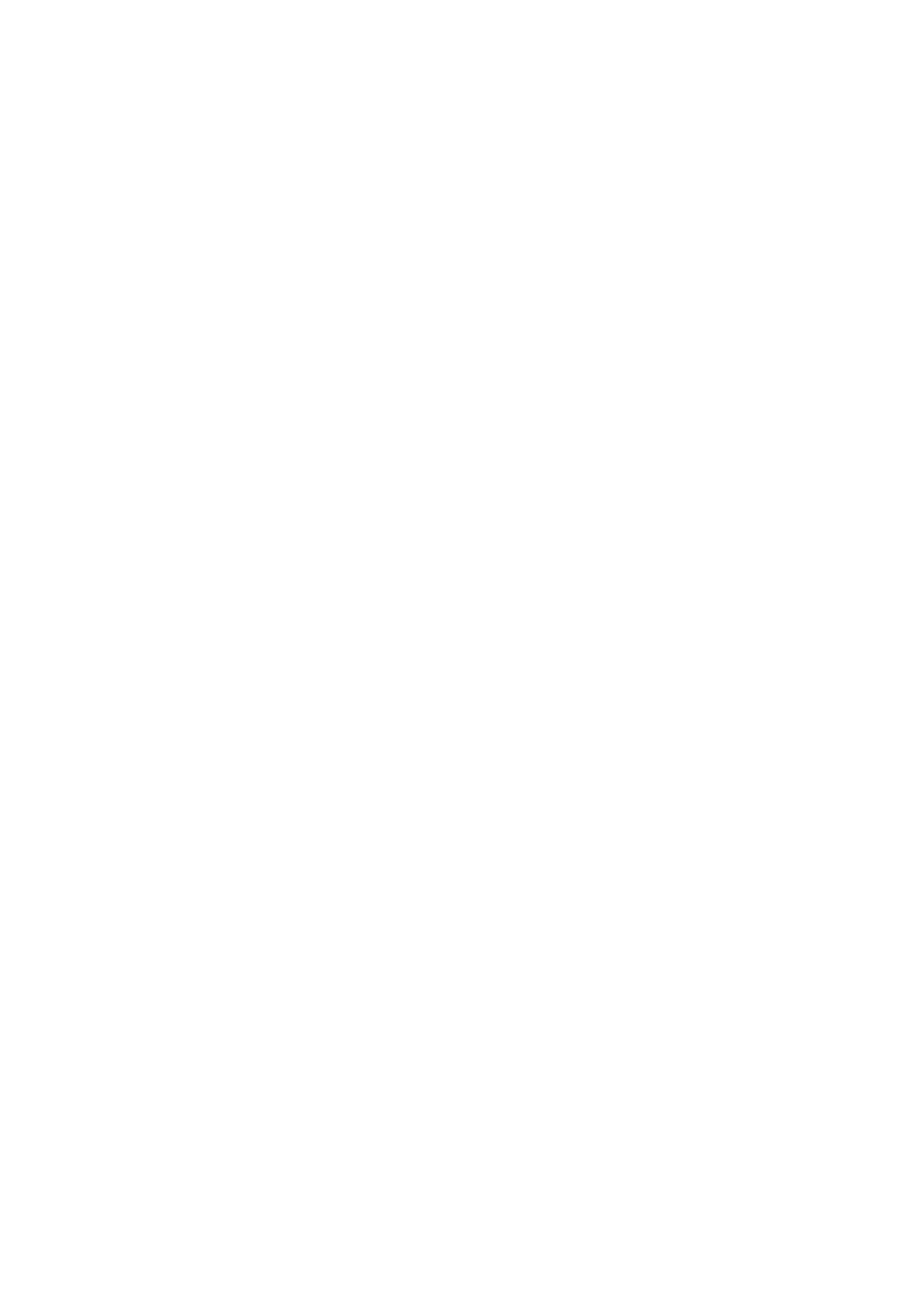# **3.2 Rear Panel**

| Wide range power supply input 110/220 VAC, 50/60 Hz |
|-----------------------------------------------------|
|                                                     |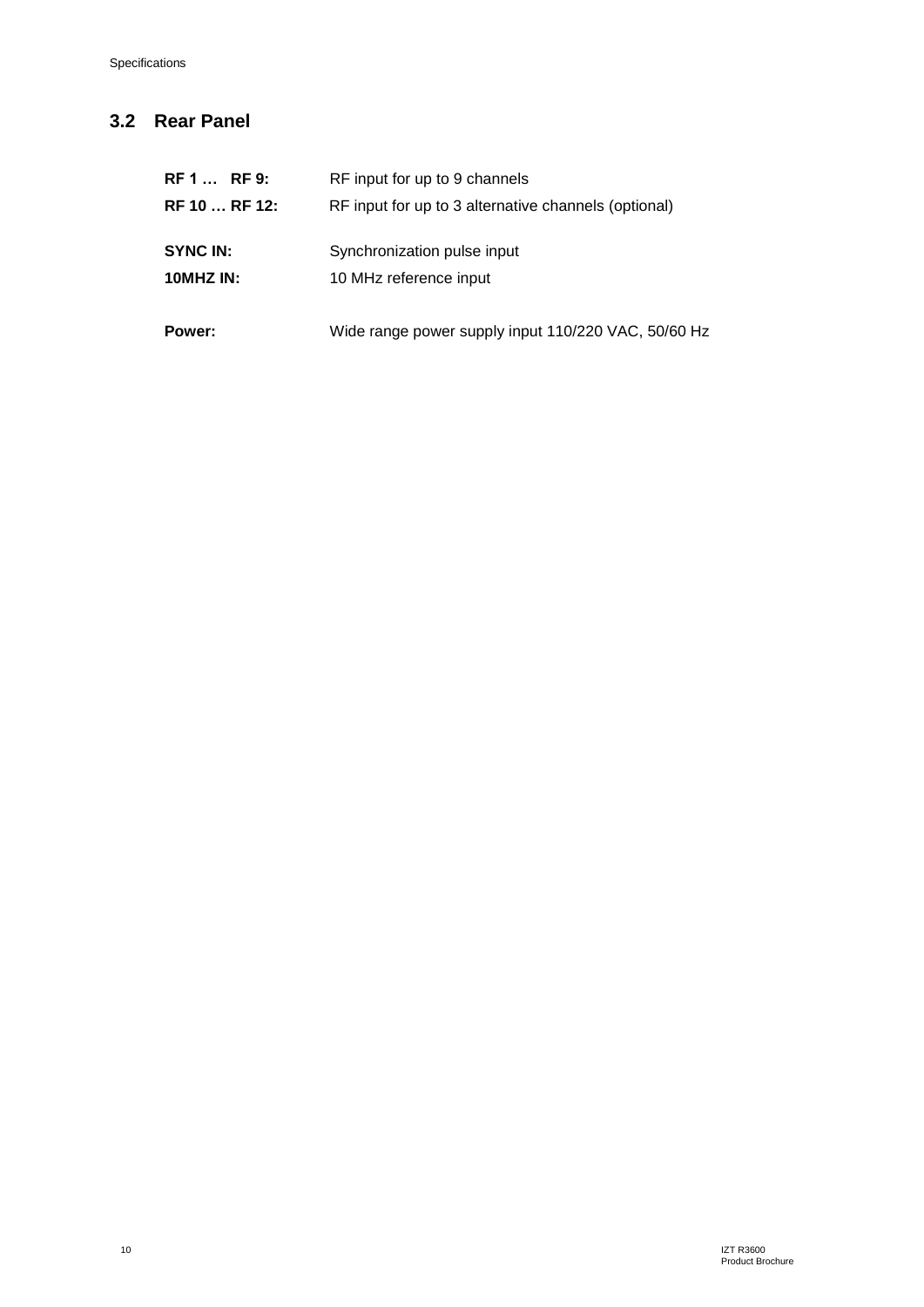# **3.3 Technical Specifications**

#### **The following specifications are for one single channel**

## **Frequency range 9 kHz – 30 MHz**

| Frequency range                          | 9 kHz to 30 MHz                     |
|------------------------------------------|-------------------------------------|
| Conversion concept                       | direct sampling                     |
| Maximum input power                      | $+15$ dBm                           |
| Tuning resolution                        | 1 Hz                                |
| Tuning accuracy                          | $< 0.2$ Hz                          |
| <b>VSWR</b>                              | < 2.1                               |
| Internal reference stability             | $< 1 \times 10^{-7}$                |
| Oscillator phase noise                   | -130 dBc/Hz typical @ 1 kHz offset  |
|                                          | -140 dBc/Hz typical @ 10 kHz offset |
| Sweep time                               | $<$ 3 ms                            |
| Scanning speed                           | > 4 GHz /sec                        |
| 3 <sup>rd</sup> -order intercept point   | +40 dBm, typical                    |
| Noise figure                             | 9 dB, typical                       |
| IF rejection                             | > 120 dB, typical                   |
| Image rejection                          | > 110 dB, typical                   |
| Oscillator reradiation at antenna output | $<$ -110 dBm, typical               |